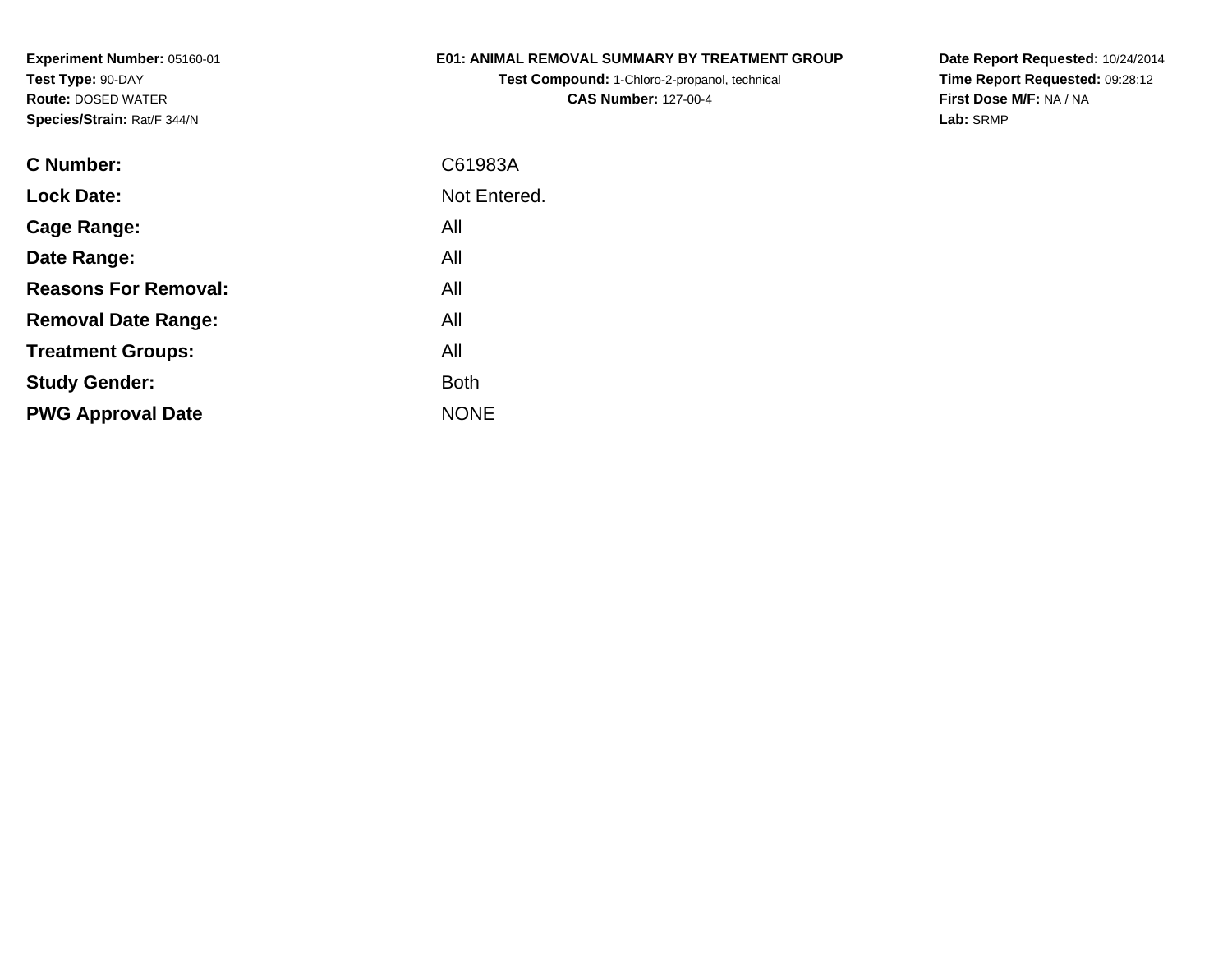## **E01: ANIMAL REMOVAL SUMMARY BY TREATMENT GROUP**

**Test Compound:** 1-Chloro-2-propanol, technical **CAS Number:** 127-00-4

**Date Report Requested:** 10/24/2014 **Time Report Requested:** 09:28:12**First Dose M/F:** NA / NA**Lab:** SRMP

#### **MALE**

| <b>TREATMENT</b>    | Terminal<br><b>Sacrifice</b> |
|---------------------|------------------------------|
| <b>VEHICLE MALE</b> | 10                           |
| 33 PPM MALE         | 10                           |
| 100 PPM MALE        | 10                           |
| 330 PPM MALE        | 10                           |
| 1000 PPMMALE        | 10                           |
| 3300 PPMMALE        | 10                           |
| <b>TOTAL</b>        | 60                           |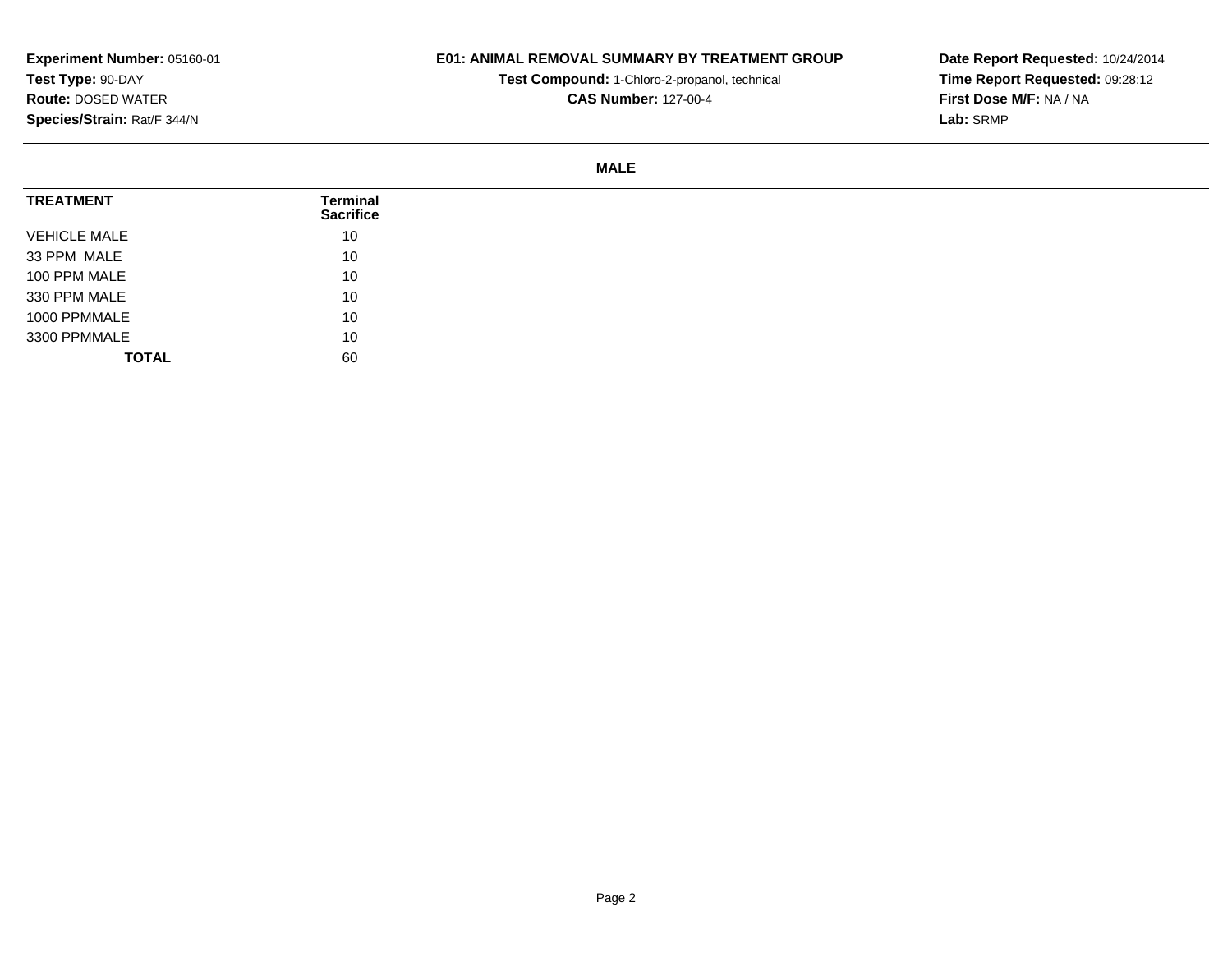## **E01: ANIMAL REMOVAL SUMMARY BY TREATMENT GROUP**

**Test Compound:** 1-Chloro-2-propanol, technical **CAS Number:** 127-00-4

\*\*\*END OF MALE DATA\*\*\*

**Date Report Requested:** 10/24/2014 **Time Report Requested:** 09:28:12**First Dose M/F:** NA / NA**Lab:** SRMP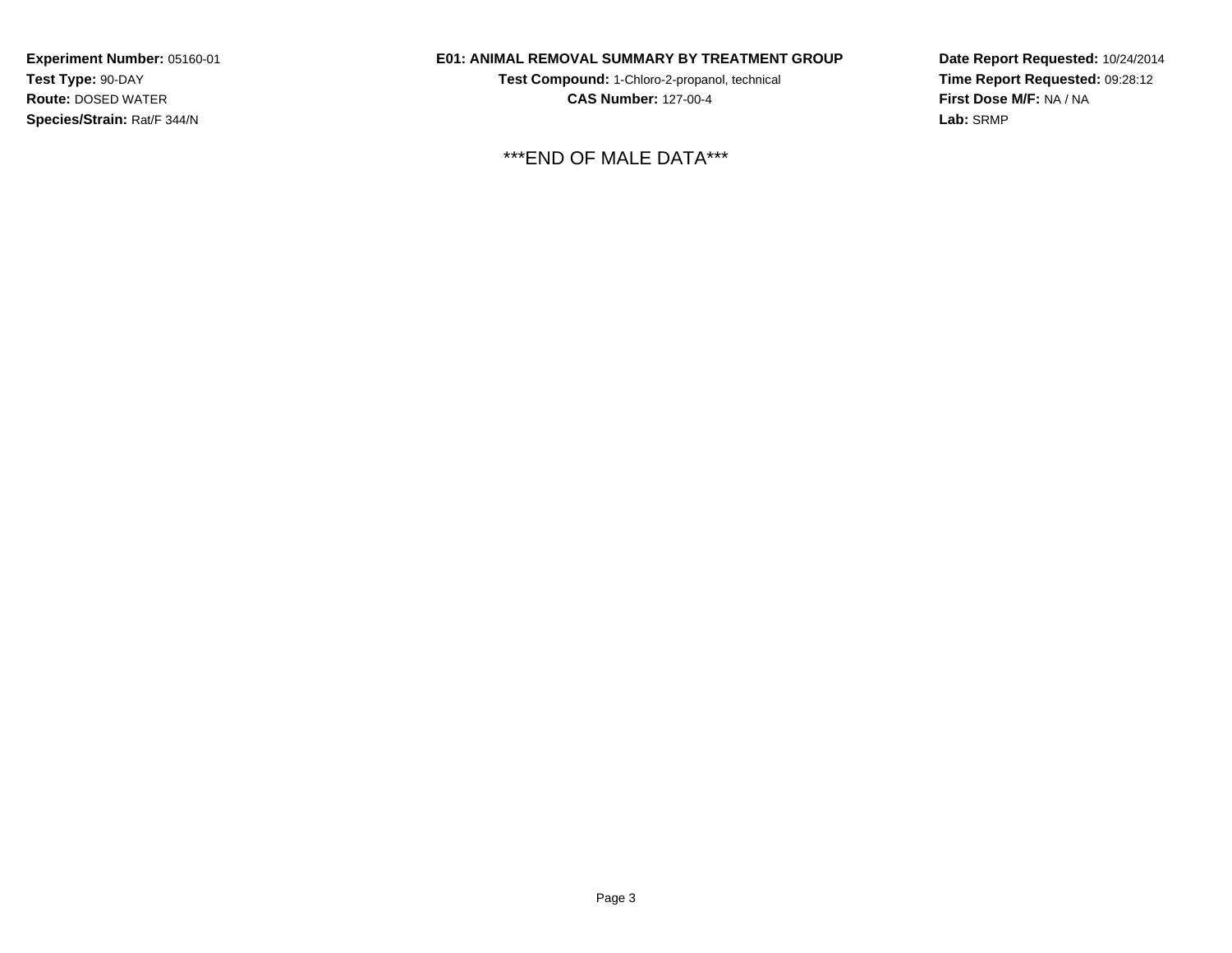## **E01: ANIMAL REMOVAL SUMMARY BY TREATMENT GROUP**

**Test Compound:** 1-Chloro-2-propanol, technical **CAS Number:** 127-00-4

**Date Report Requested:** 10/24/2014 **Time Report Requested:** 09:28:12**First Dose M/F:** NA / NA**Lab:** SRMP

#### **FEMALE**

| <b>TREATMENT</b>      | Terminal<br><b>Sacrifice</b> |
|-----------------------|------------------------------|
| <b>VEHICLE FEMALE</b> | 10                           |
| 33 PPM FEMALE         | 10                           |
| 100 PPM FEMALE        | 10                           |
| 330 PPM FEMALE        | 10                           |
| 1000 PPMFEMALE        | 10                           |
| 3300 PPMFEMALE        | 10                           |
| <b>TOTAL</b>          | 60                           |